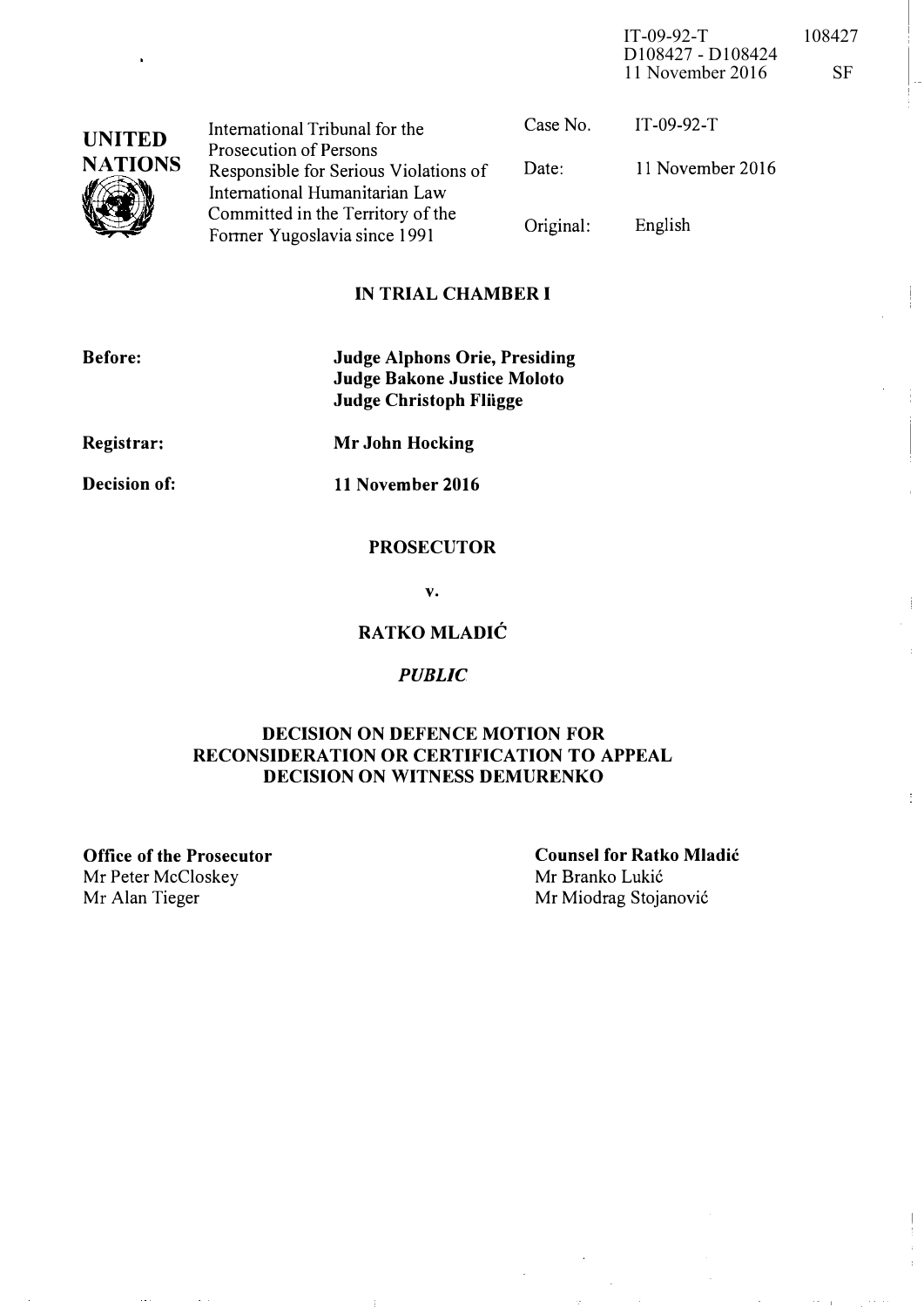$\cdot \}$ ÷

 $\mathsf{I}$ 

 $\mathbf{I}$  $\overline{1}$ 

## I. PROCEDURAL HISTORY AND SUBMISSIONS

I. On 16 June 2016, Defence witness Andrey Demurenko failed to appear in court to complete his testimony and the Chamber invited the parties to make submissions on how to proceed.<sup>1</sup> On 17 June 2016, the Registry confidentially filed a memorandum from the Registry's Victims and Witnesses Section ("VWS") concerning its interactions with Demurenko ("Memorandum").<sup>2</sup> On 20 June 2016, the Defence confidentially made submissions in relation to Demurenko, noting that the Memorandum does not reflect the full extent of the information the VWS had earlier informally relayed to the parties in relation to its interactions with Demurenko ("Submissions").<sup>3</sup> On 2 August 2016, the Chamber issued a decision on issues relating to witness Demurenko ("Impugned Decision")<sup>4</sup> In the Impugned Decision, the Chamber informed the parties that it would ask Demurenko whether he would be willing to waive the confidentiality of his communications with the VWS as contained in the Memorandum.<sup>5</sup> The Chamber further informed the parties that, should Demurenko waive this confidentiality, it would hear from the parties as to whether they· would oppose an instruction to the Registry to file a public redacted version of the Memorandum, redacting only the names of Tribunal personnel, and to reclassify, *inter alia*, the Submissions as public.<sup>6</sup> The Chamber also admitted into evidence exhibits associated with Demurenko's witness statement, including pages I to 4 of the document bearing Rule 65 ter number ID03344, and denied the admission into evidence of the remainder of that document.<sup>7</sup>

2. On 8 August 2016, the Defence filed a motion, requesting that the Chamber reconsider or, alternatively, grant certification to appeal the Impugned Decision as it relates to (i) denying the complete admission into evidence of the document bearing Rule 65 ter number 1D03344 and (ii) the Chamber's alleged failure to address the Defence's previous submissions concerning the alleged refusal of the VWS to include the full contents of oral representations made to the parties in the Memorandum ("Motion").<sup>8</sup> In the second alternative, the Defence requested the admission into evidence from the bar table of the excluded portion of the document bearing Rule 65 ter number ID03344.9 On 15 August 2016, the Prosecution responded, opposing the Defence's request for

- Decision on Issues Relating to Witness Andrey Demurenko, 2 August 2016.
- 5 Impugned Decision, para. 7.
- 6 Impugned Decision, para. 7.
- Impugned Decision, para. 11.

 $\mathbf{I}$ T.44199.

 $\overline{2}$ Internal Memorandum regarding Witness Mr. Andrey Demurenko, 17 June 2016 (Confidential).

<sup>3</sup> Defence Submission Pursuant to Trial Chamber Order of 16 June 2016 in Relation to Witness Demurenko, 20 June 2016, paras 7-8.  $\overline{4}$ 

 $\bar{\mathbf{x}}$ Request for Reconsideration or, in the Alternative, Certification to Appeal the Decision on Issues Relating to Witness Andrey Demurenko, or in the Alternative, Admission of the Excluded Pages from 1D03344 from the Bar Table, 8 August 2016, paras 1-2, 14-15.

<sup>9</sup>  Motion, para. 16.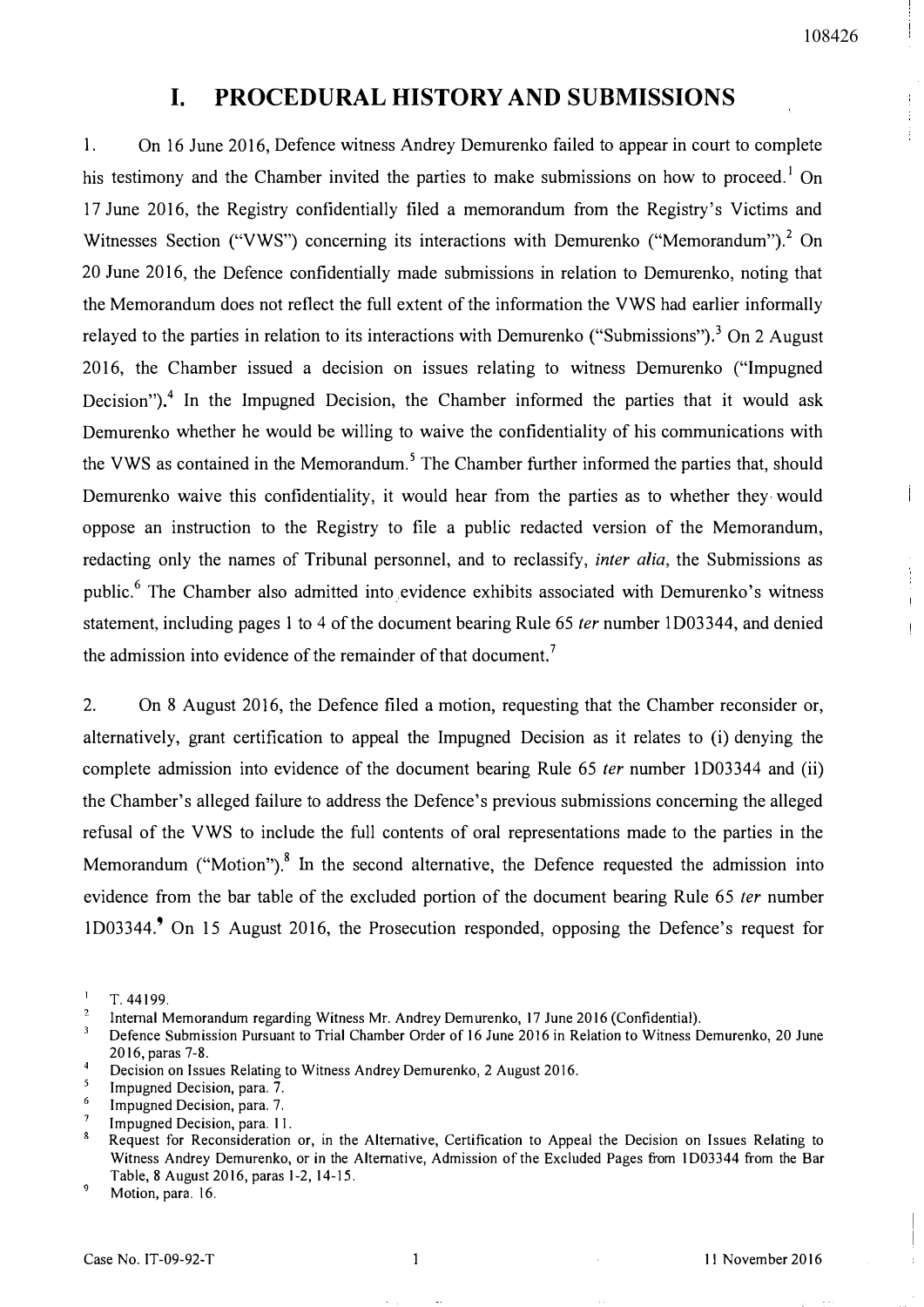Ţ,  $\mathbf{r}^{\prime}$ 

Ť.

reconsideration of or certification to appeal the Impugned Decision but not opposing the admission into evidence from the bar table of the excluded portion of the document bearing Rule 65 ter number 1D03344.<sup>10</sup>

3. On 16 August 2016, Demurenko completed his testimony before the Chamber and informed the Chamber that, having read the Memorandum, he was not opposed to it being made public.<sup>11</sup> That same day, the Chamber also admitted the document bearing Rule 65 *ter* number 1D03344 into evidence in its entirety as exhibit  $D2177$ <sup>12</sup> On 31 August 2016, the Chamber instructed the Registry to file a public version of the Memorandum, redacting the names of Tribunal personnel, and to reclassify, *inter alia*, the Submissions as public.<sup>13</sup> On 7 September 2016, the Registry filed a public redacted version of the Memorandum.<sup>14</sup>

## 11. DISCUSSION

4. The Chamber notes that it has admitted into evidence the entirety of the document bearing Rule 65 fer number ID03344. The Defence's requests with regard to the admission into evidence of a portion of this document are therefore moot.

5. In relation to the Defence's request for reconsideration of or certification to appeal the Impugned Decision as it relates to the Chamber's alleged failure to address the Submissions with regard to the completeness of the Memorandum, the Chamber understands the Defence's arguments to relate to the need to establish a full and accurate record of the communications between VWS and the parties in relation to Demurenko. The Chamber notes that a public version of the Memorandum, redacting only the names of Tribunal personnel, has now been filed. It further notes that the Submissions, which include information concerning Demurenko that the VWS allegedly informally conveyed to parties but did not include in the Memorandum, are now public. The Chamber thus considers that a complete and accurate record of the different accounts of the communications between the VWS and the parties in relation to Demurenko has been established and the Defence's concerns in this respect have been addressed. Under these circumstances, the Chamber finds that the Defence's request in this respect is also moot.

<sup>&</sup>lt;sup>10</sup> Prosecution Response to Defence Motion for Reconsideration or Certification to Appeal the Decision on Issues Relating to Witness Andrey Demurenko, 15 August 2016, paras 2,12.

 $11$  T. 44238-44239.

 $12$  T. 44317-44319.

<sup>&</sup>lt;sup>13</sup> Order on the Classification of Filings Related to Witness Andrey Demurenko, 31 August 2016.

<sup>14</sup>Internal Memorandum regarding Witness Mr. Andrey Demurenko, 17 June 2016.